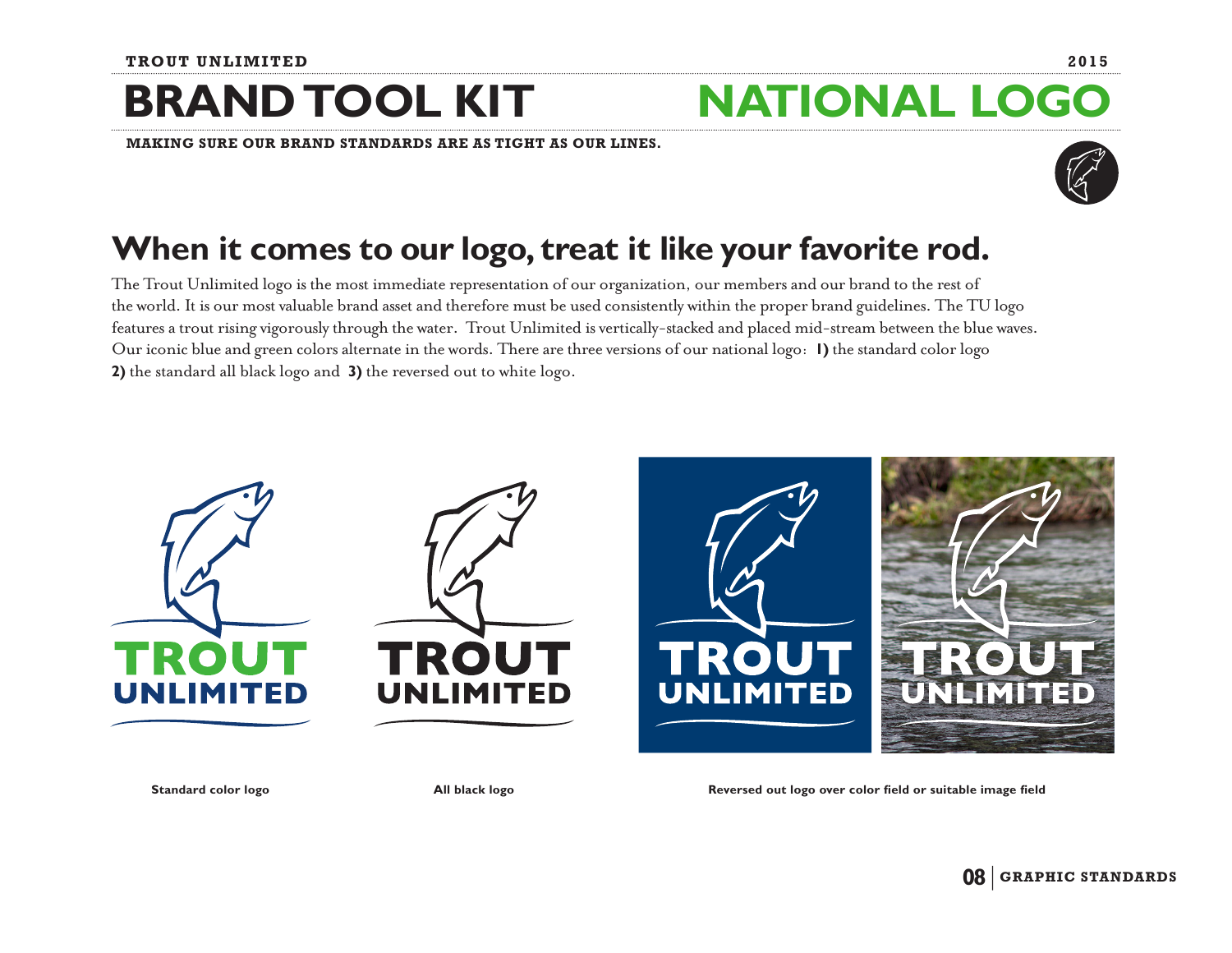## **BRAND TOOL KIT**

**MAKING SURE OUR BRAND STANDARDS ARE AS TIGHT AS OUR LINES.** 

### There are no bad fishing days. There are, however, bad ways to use the TU logo.

The Trout Unlimited logo is not to be altered in an way. Please do not animate, color, rotate, skew or apply effects to the logo. Do not seperate the elements, change the font, or alter the size or proportions. If you find yourself thinking about altering the new TU logo in any way, please replace that urge with something fun, like fishing.

### **Examples of incorrect usage:**





Do not rotate, skew, slant or angle the logo in any way.

Do not change or adjust the colors or alter the opacity of the logo in any way.



Do not run the color logos over image areas where legibility is compromised.



Do not block out underlying images or color and run the logo inside of a box.

#### **Other DONT'S:**

1. Don't move or seperate elements of the logo. 2. Don't combine the logo with other elements. 3. Don't redraw the logo. 4. Don't make a pattern or texture with the logo.

# **NATIONAL LOGO**



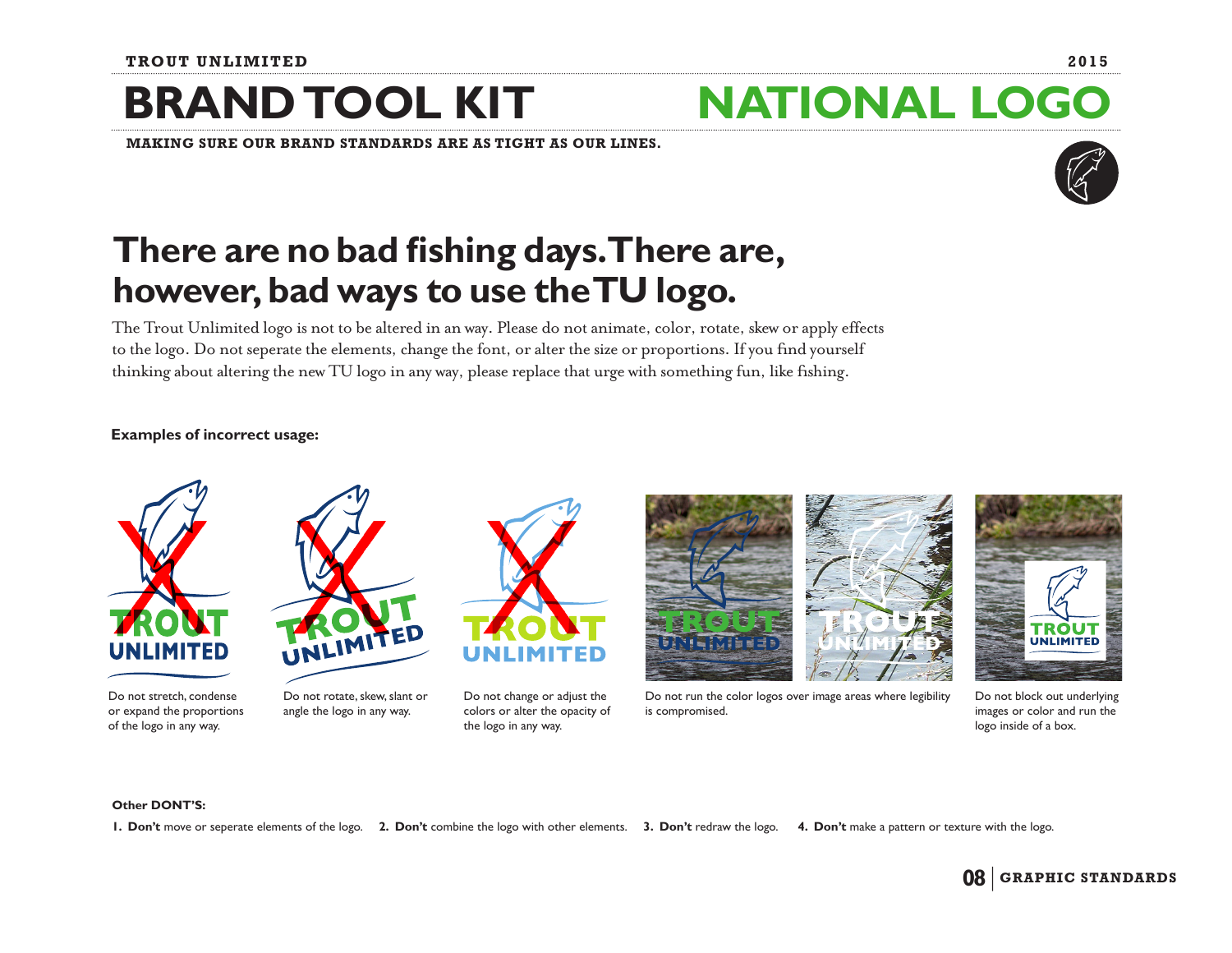#### **TROUT UNLIMITED 2015**

### **BRAND TOOL KIT NATIONAL LOGO**

**MAKING SURE OUR BRAND STANDARDS ARE AS TIGHT AS OUR LINES.** 

### **Choosing the right sized logo is important. Kinda like choosing the right sized fy.**

The primary Trout Unlimited logo is the 2-color version: Blue Pantone 654 and Green Pantone 361. When color or printing does not allow this, you may use either the all black version or the reversed out to white one. The logo can appear on color, illustration, or photographic backgrounds, as long as the legibility and integrity of the logo are not compromised.